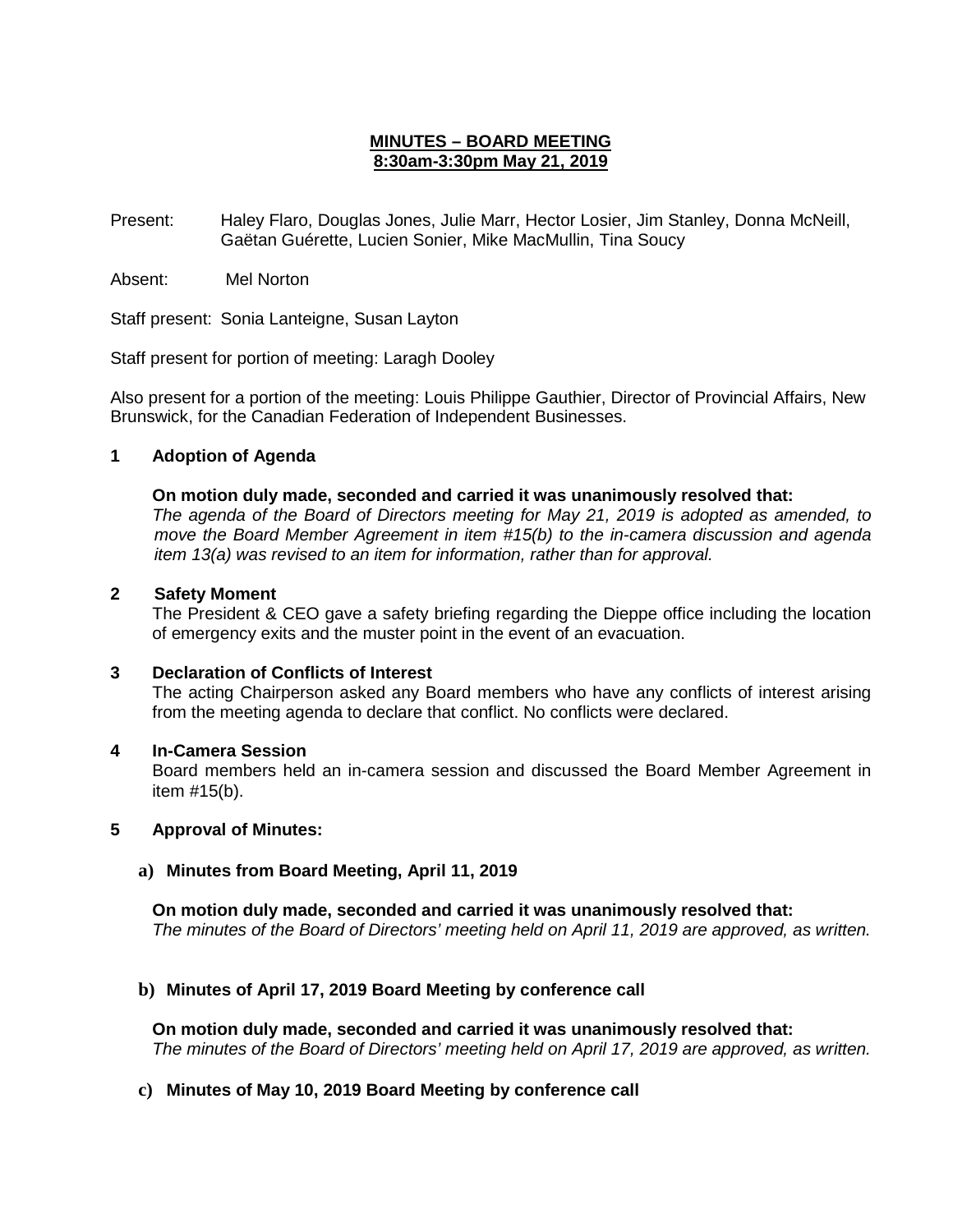## **On motion duly made, seconded and carried it was unanimously resolved that:**

*The minutes of the Board of Directors' meeting held on May 10, 2019 are approved, as written.*

#### d) **Minutes of May 16, 2019 Board Meeting by conference call**

**On motion duly made, seconded and carried it was unanimously resolved that:** *The minutes of the Board of Directors' meeting held on May 16, 2019 are approved, as written.*

### **6 Status of Actions Arising from Prior Board Meetings**

The President & CEO reviewed the status of actions arising from prior Board meetings.

The acting Director of Communications gave the Board an update on how injured workers are made aware of the benefits of applying for CPP-D and the resources available to them for additional information.

### **7 Consent Agenda – For Approval**

a) Annual Approval of Occupational Health & Safety Arbitrators The Board members discussed the potential conflict of 2 arbitrators r. The Board discussed the need for external legal advice.

#### **On motion duly made, seconded and carried it was unanimously resolved that:**

*The list of arbitrators is approved, as amended, with the removal of two arbitrators, KV and JM, pending the receipt of an external legal opinion to minimize/avoid any risk of conflict in the future and return to the Board with a recommendation.*

### **8 Chairperson's Report**

The acting Chairperson reviewed the status of items under the Board's work plan.

### **9 Stakeholder Presentation from Canadian Federation of Independent Business. (CENB)**

The Director of Provincial Affairs, New Brunswick, for the Canadian Federation of Independent Businesses, gave a presentation about his members' concerns with WorkSafeNB, including the rates that his members are paying.

The Director of Provincial Affairs also provided some recommendations for keeping his members more informed about Board announcements, policy changes, and more regular updates to the WorkSafeNB web-site.

The acting Chairperson thanked the Director of Provincial Affairs for taking the time to come in and the importance of the WorkSafeNB Board engaging with stakeholders.

### **10 Consultation re: Fishing Vessel Safety**

a) Presentation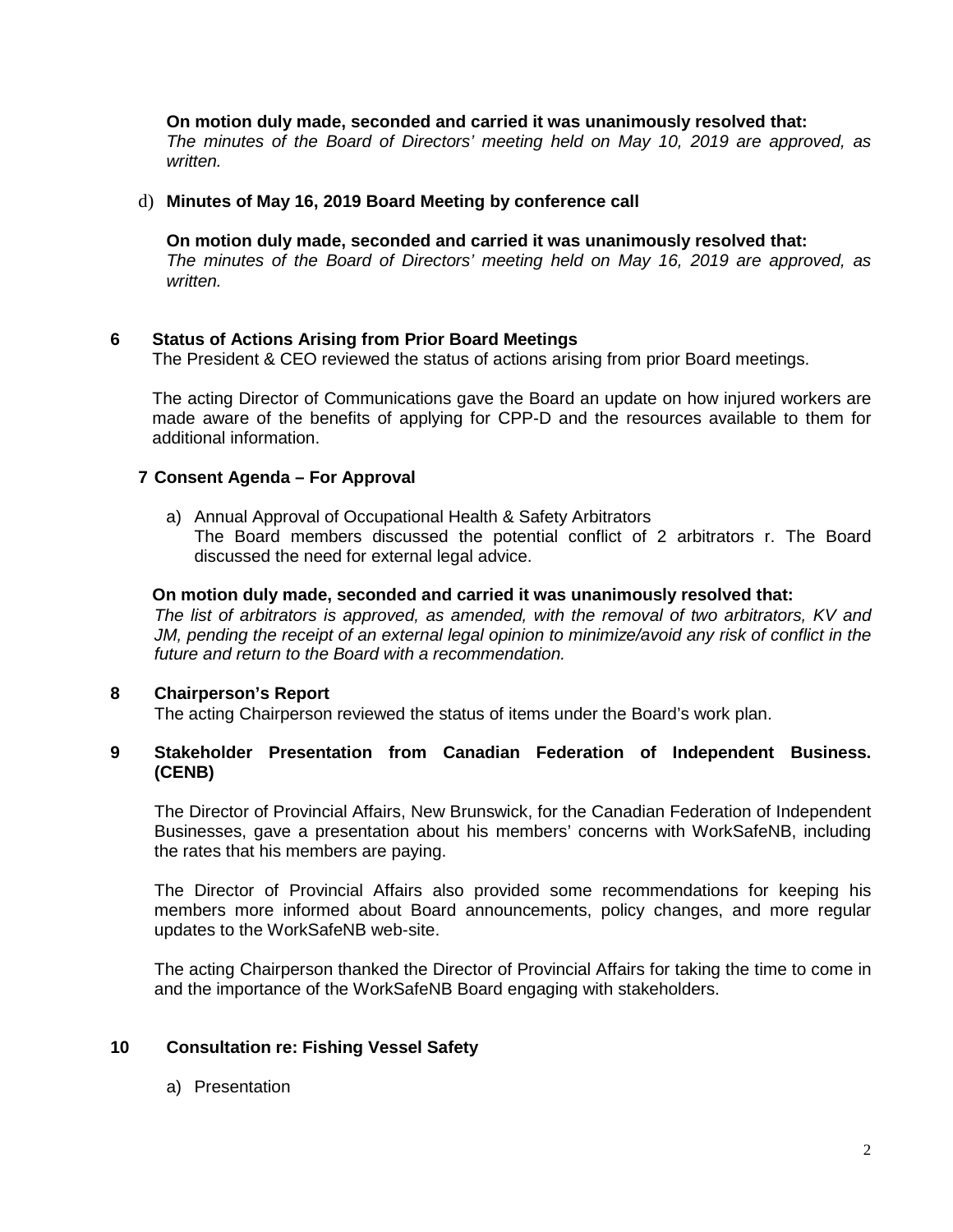The acting Director of Communications gave a presentation outlining the Personal Floatation Device awareness campaign as it relates to fishing vessel safety, the approach to legislative amendments, and the consultation strategy.

b) Fact Sheet

The acting Director of Communications reviewed the Fact Sheet that will be distributed to document questions or concerns with the proposed legislative changes.

**On motion duly made, seconded and carried it was unanimously resolved that:** *The presentation on Fishing Vessel Safety is received.*

## **11 CEO Report**

The CEO's report provided a number of updates in the following areas:

- a) Financial;
- b) Human Resources re: recent personnel changes;
- c) Transformation;
- d) Receipt of the Quantum Leap Award from the United Way;
- e) WorkSafeNB executive road show on the roll out of the Strategic Plan;
- f) Legislative Update;

g) Case for Change, which included a summary of the opportunities for adopting legislative provisions from other provinces (most notably Manitoba) that have been successful in enhancing benefits for injured workers while at the same time decreasing rates.

**On motion duly made, seconded and carried it was unanimously resolved that:** *The CEO's report is received.* 

### **12 2018 Annual Report for the Firefighters' Compensation Act Disability Fund**

The acting Director of Communications reviewed the highlights of the 2018 Annual Report for the Firefighters' Compensation Act Disability Fund. Additionally, she noted there was a typographical error on page 65.

### **On motion duly made, seconded and carried it was unanimously resolved that:**

*The 2018 Annual Report for the Firefighters' Compensation Act Disability Fund is approved, as amended, to correct the typographical error on page 65.* 

### **13. Audit Committee Update**

The Chair of the Audit Committee provided an update on:

- a) D&O insurance and next steps;
- b) Update on Internal Audit's Activities; and
- c) Update on Internal Management's Action Plans.

## **On motion duly made, seconded and carried it was unanimously resolved that:** *The Audit Committee update is received.*

### **14. Finance Committee Update**

The Chair of the Finance Committee provided an update on the following:

a) Budget to actuals, Q1, 2019;